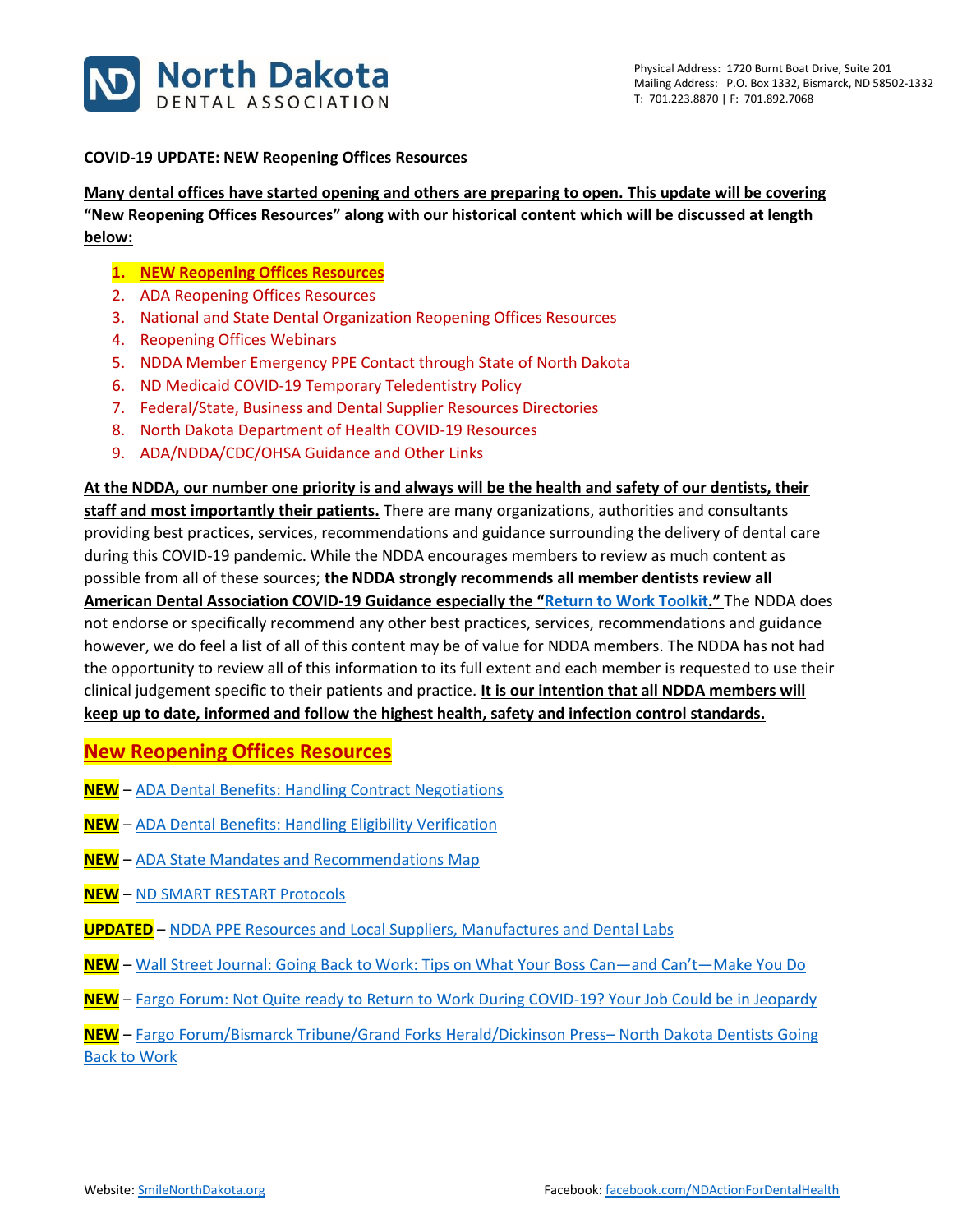

**NEW Section – Identifying Grey Market and Counterfeit PPE Products Resources:**

- **NEW** [FDA Establishment Registration & Device Listing](https://www.accessdata.fda.gov/scripts/cdrh/cfdocs/cfRL/rl.cfm)
- **NEW** [CDC National Personal Protective](https://www.cdc.gov/niosh/npptl/respirators/testing/NonNIOSH.html) Technology Laboratory (NPPTL)
- **NEW** [NPPTL Counterfeit Respirators / Misrepresentation of NIOSH-Approval](https://www.cdc.gov/niosh/npptl/usernotices/counterfeitResp.html)
- **NEW** [FDA Emergency Use Authorizations Information Page](https://www.fda.gov/medical-devices/emergency-situations-medical-devices/emergency-use-authorizations)
- **NEW** [CDC NIOSH-Approved Particulate Filtering Facepiece Respirators](https://www.cdc.gov/niosh/npptl/topics/respirators/disp_part/default.html)

**NEW** – [NPPTL Respirator Assessments to Support the COVID-19 Response](https://www.cdc.gov/niosh/npptl/respirators/testing/NonNIOSHresults.html) – published results of filtration efficiency testing conducted by NPPTL

**NEW** – [FDA Investigating Decontamination and Reuse of Respirators in Public Health Emergencies](https://www.fda.gov/emergency-preparedness-and-response/mcm-regulatory-science/investigating-decontamination-and-reuse-respirators-public-health-emergencies) – more information on FDA contract with Battelle and efficacy of the decontamination process

**NEW** – TDSC – [Message from TDSC CEO and Supply Chain Update](https://dentalsupplies.tdsc.com/video-resource-center#presentation)

#### **ADA Reopening Offices Resources**

[ADA Interim Guidance "Return to Work ToolKit"](https://pages.ada.org/return-to-work-toolkit-american-dental-association?utm_campaign=covid-19-Return-to-Work-Toolkit&utm_source=cpsorg-alert-bar&utm_medium=cpsalertbar-virus&utm_content=covid-19-interim-return-to-work)

- **NEW** [ADA State Mandates and Recommendations Map](https://success.ada.org/en/practice-management/patients/covid-19-state-mandates-and-recommendations)
- **NEW** [ADA Dental Benefits: Handling Contract Negotiations](https://success.ada.org/~/media/CPS/Files/COVID/Contract_Negotiations.pdf)
- **NEW** [ADA Dental Benefits: Handling Eligibility Verification](https://success.ada.org/~/media/CPS/Files/COVID/Eligibility_verification.pdf)
- [On-Demand Webinar: COVID-19 Infection Control Protocols & Procedures](https://ebusiness.ada.org/Education/viewcourse.aspx?id=400)
- [On-Demand Webinar: OSAP on Respiratory Protection in the Era of COVID-19](https://success.ada.org/en/practice-management/patients/digital-events/ada-and-osap-respiratory-protection-in-the-era-of-covid-19-webinar?utm_source=adaorg&utm_medium=virus-alertbar&utm_content=cv-safety-osap-webinar-042420&utm_campaign=covid-19)

[ADA Interim Mask and Face Shield Guidelines](https://success.ada.org/~/media/CPS/Files/COVID/ADA_Interim_Mask_and_Face_Shield_Guidelines.pdf)

[ADA Understanding Mask Types](https://success.ada.org/~/media/CPS/Files/COVID/ADA_COVID19_UnderstandingMasks.pdf)

- [ADA What to Do if Someone on Your Staff Tests Positive for COVID-19](https://success.ada.org/~/media/CPS/Files/COVID/A_Positive_COVID-19_Test_Result_On_Your_Staff.pdf)
- [ADA Statement on Reimbursement for PPE](https://success.ada.org/~/media/CPS/Files/COVID/ADA_Third_Party_Payer_Reimbursement_for_PPE.pdf?utm_source=cpsorg&utm_medium=covid-main-lp-pm&utm_content=cv-pm-tpp-ppe&utm_campaign=covid-19)
- [ADA Statement on Reimbursement for Temporary Procedures](https://success.ada.org/~/media/CPS/Files/COVID/ADA_Third_Party_Payer_Reimbursement_for_Temporary_Procedures.pdf?utm_source=cpsorg&utm_medium=covid-main-lp-pm&utm_content=cv-pm-tpp-temp-procedures&utm_campaign=covid-19)
- [ADA Interim Guidance to Teledentistry](https://success.ada.org/~/media/CPS/Files/COVID/ADA_COVID_Coding_and_Billing_Guidance.pdf?_ga=2.97948636.2132421290.1584909044-247932367.1547599179)
- [ADA Interim Guidance Flowcharts for Minimizing Risk of COVID-19 Transmission](https://www.ada.org/~/media/CPS/Files/COVID/ADA_COVID_Int_Guidance_Treat_Pts.pdf?utm_source=adaorg&utm_medium=covid-resources-lp&utm_content=cv-pm-ebd-interim-response&utm_campaign=covid-19)
- [ADA Interim Guidance for Minimizing Risk of COVID-19 Transmission](https://www.ada.org/~/media/CPS/Files/COVID/ADA_Int_Guidance_Mgmt_Emerg-Urg_Dental_COVID19.pdf?utm_source=adaorg&utm_medium=covid-resources-lp&utm_content=cv-pm-ebd-interim-flowchart&utm_campaign=covid-19)
- [OSHA Guidance Summary: Preparing Workplaces for COVID-19](https://success.ada.org/~/media/CPS/Files/COVID/OSHA_Guidance_on_Preparing_Workplaces_for_COVID-19.pdf?utm_source=adaorg&utm_medium=covid-resources-lp&utm_content=cv-safety-osha&utm_campaign=covid-19)
- [ADA Hand Hygiene for the Dental Team](https://success.ada.org/en/practice-management/dental-practice-success/dps-spring-2020/hand-hygiene-for-the-dental-team?utm_source=adaorg&utm_medium=covid-resources-lp&utm_content=hand-hygiene&utm_campaign=covid-19)
- ADA [How do I ethically continue to see patients](https://www.ada.org/~/media/CPS/Files/COVID/ADA_COVID_How_Do_I_Ethically_See_Patients_During_Pandemic.pdf) during the COVID-19 pandemic?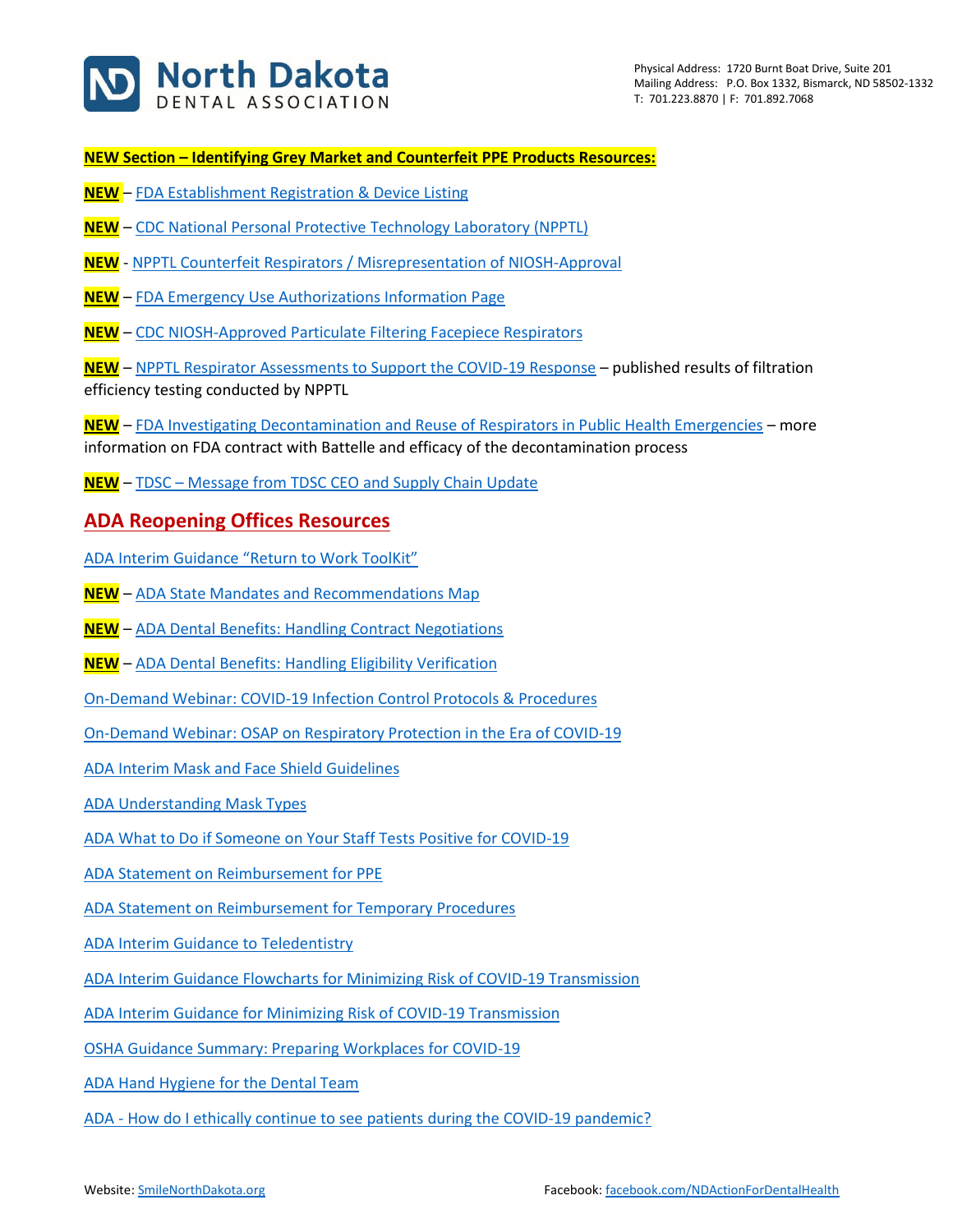

## **National and State Dental Organization Reopening Offices Resources**

**Very Comprehensive:**

[OSAP COVID-19 Toolkit](https://www.osap.org/page/COVID-19)

[AAOMS COVID-19 Resources](https://www.aaoms.org/practice-resources/covid-19-updates)

[AGD COVID-19 Resources](https://www.agd.org/coronavirus)

[AAPD COVID-19 Resources](https://www.aapd.org/about/about-aapd/news-room/covid-19/)

[AAO COVID-19 Resources](https://www1.aaoinfo.org/covid-19/)

[Minnesota Board of Dentistry COVID-19 Resources and Guidance](https://mn.gov/boards/dentistry/current-licensee/resources/covid19/)

#### **Other Resources:**

**NEW** – [Wall Street Journal: Going Back to Work: Tips on What Your Boss Can](https://www.wsj.com/articles/going-back-to-work-tips-on-what-your-boss-canand-cantmake-you-do-11587682455?mod=searchresults)—and Can't—Make You Do

**NEW** – [Fargo Forum: Not Quite ready to Return to Work During COVID-19? Your Job Could be in Jeopardy](https://www.inforum.com/newsmd/coronavirus/6467396-Not-quite-ready-to-return-to-work-during-COVID-19-Your-job-could-be-in-jeopardy)

**NEW** – [Fargo Forum/Bismarck Tribune/Grand Forks Herald/Dickinson Press](https://www.inforum.com/newsmd/coronavirus/6461683-North-Dakota-dentists-get-OK-to-resume-routine-dental-care-on-May-1)– North Dakota Dentists Going [Back to Work](https://www.inforum.com/newsmd/coronavirus/6461683-North-Dakota-dentists-get-OK-to-resume-routine-dental-care-on-May-1)

[Reopen Dental Office Post COVID-19: 10 Points to Consider](https://www.smilenorthdakota.org/docs/librariesprovider39/north-dakota/reopen-dental-office-post-covid-19-10-points-to-consider.pdf?sfvrsn=2)

[Texas Dental Association Reopening Guidelines](https://www.tda.org/Portals/0/COVID/TDA%20Final%20Guidelines%20Reopening%20Dental%20Offices_April%2021_2020.pdf?ver=2020-04-26-155158-407)

#### **Reopening Offices Webinars**

[ADA On-Demand Webinar: COVID-19 Infection Control Protocols & Procedures](https://ebusiness.ada.org/Education/viewcourse.aspx?id=400)

[ADA On-Demand Webinar: OSAP on Respiratory Protection in the Era of COVID-19](https://success.ada.org/en/practice-management/patients/digital-events/ada-and-osap-respiratory-protection-in-the-era-of-covid-19-webinar?utm_source=adaorg&utm_medium=virus-alertbar&utm_content=cv-safety-osap-webinar-042420&utm_campaign=covid-19)

[On-Demand Webinar: CDC Sequence for COVID-19: How Do You Properly Donn and Doff PPE for Airborn,](https://www.vumedi.com/video/ppe-donning-and-doffing-cdc-sequence-for-covid-19/)  [Dropplet and Contact Precautions?](https://www.vumedi.com/video/ppe-donning-and-doffing-cdc-sequence-for-covid-19/)

[CDA On-Demand Webinar: Colorado Dental Association](https://vimeo.com/409980125?ref=em-share) – Town Hall: Frequently Asked Member Questions

## **NDDA Member Emergency PPE Contact through State of North Dakota**

#### **NDDA member dentists should call 701-328-0707, the NDDoH Operation Center, for assistance**

**coordinating with regional LPH PPE fit testing sites.** The NDDoH Operation Center will reach out to the regional LPH fit tester to determine capacity. If they do not have the capacity, the DOC will work to have the request for assistance filled. NDDA member dentists are able, as essential health care providers, to order PPE supplies, to include N95 respirators, from the ND state medical cache for dental emergency services only. You will need to sign up to order supplies a[t http://hanassets.nd.gov/.](http://hanassets.nd.gov/) When ordering, you will need to identify your office's anticipated need for a 2-week period and will also need to indicate the number of employees who are providing direct care for emergency services on the Customer Note section at the very end of the online order form. All information is required.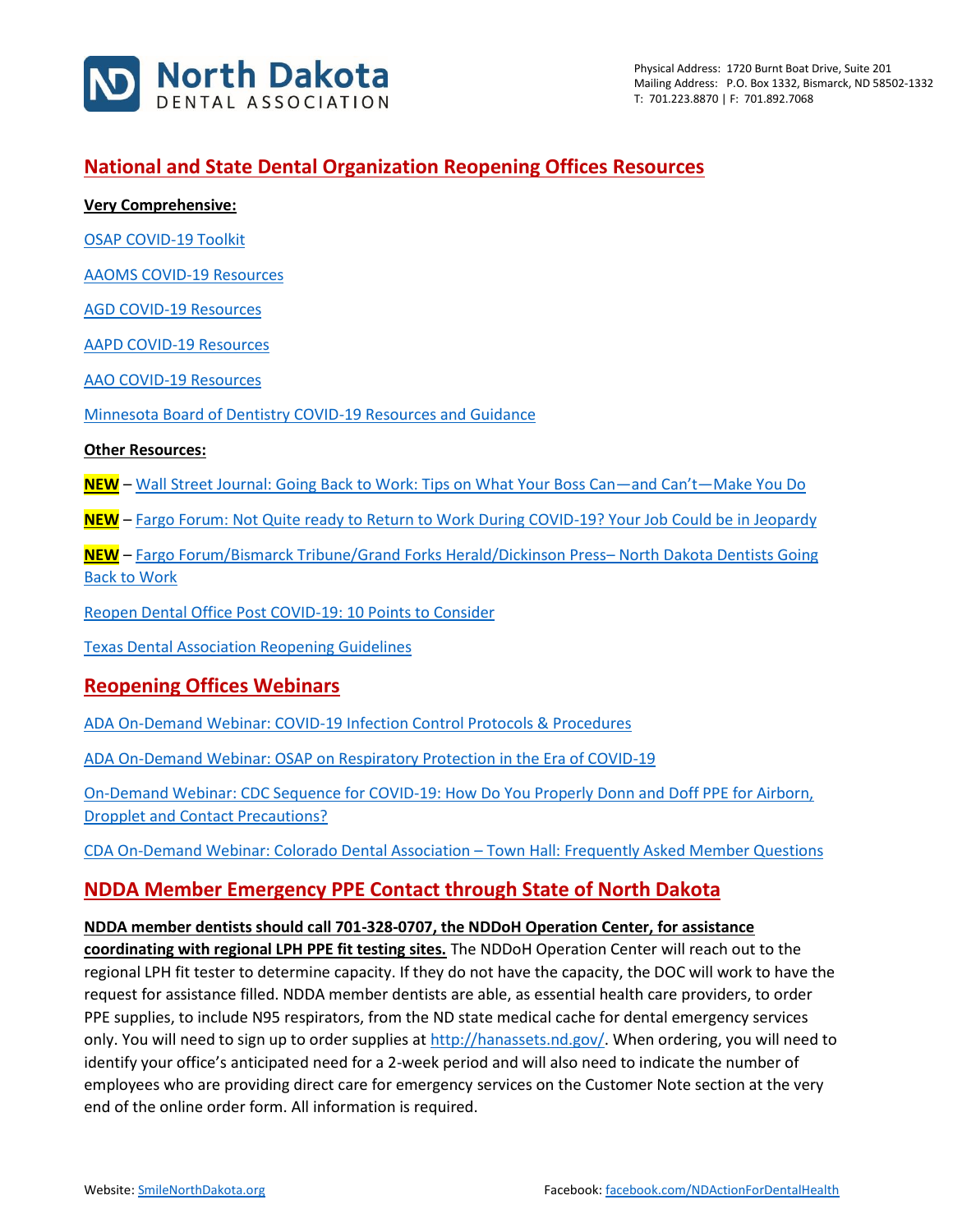

# **ND Medicaid COVID-19 Temporary Teledentistry Policy**

ND Medicaid issued a temporary teledentistry policy to provide flexibility for members and providers to receive and deliver services. **This policy covers services rendered on dates of service that fall between March 20, 2020 and the date the national emergency, as authorized in Title V of the Stafford Act, is declared over.**

ND Medicaid Teledentistry – [COVID-19 Temporary Policy](http://www.nd.gov/dhs/info/covid-19/docs/policy-medicaid-temporary-teledentistry.pdf)

[ADA Interim Guidance to Teledentistry](https://success.ada.org/~/media/CPS/Files/COVID/ADA_COVID_Coding_and_Billing_Guidance.pdf?_ga=2.97948636.2132421290.1584909044-247932367.1547599179)

The NDDA would like to thank all members working to provide remote care and access to North Dakota Medicaid patients at this time.

## **Federal/State, Business, Dental Supplier Resources Directories**

[Business Resource Directory](https://www.smilenorthdakota.org/docs/librariesprovider39/default-document-library/business-covid-19-resource-directory1.pdf?sfvrsn=2)

[Federal and State Agency Resource Directory](https://www.smilenorthdakota.org/docs/librariesprovider39/default-document-library/federal-amp-state-covid-19-resource-directory.pdf?sfvrsn=2)

[Patterson Dental Practice Reopening Resources and Considerations](https://liveshareeast3.seismic.com/i/7cwb0gfE0zY8p___PLUSSIGNQvwPnOcqlKegQd3NsJ___nEnirL1LKTxBKzmkh9ZYyjKxz1yKPLUSSIGNnRQWXIJ47DEvJGue2TzPLUSSIGNv11rA1LCRFqmWss0OL0lBWUQqfcQeXrU4mh1___NUQ___cBAi)

Henry Schein Dental Practice Startup Checklists After an [Unplanned Extended Closure](https://www.smilenorthdakota.org/docs/librariesprovider39/north-dakota/henry-shien-practice-startup-checklist-after-an-unplanned-extended-closure.pdf?sfvrsn=2) and Planned Extended **[Closure](https://www.smilenorthdakota.org/docs/librariesprovider39/north-dakota/henry-shien-practice-startup-checklist-after-a-planned-extended-closure.pdf?sfvrsn=2)** 

**UPDATED** – [NDDA PPE Resources and Local Suppliers, Manufactures and Dental Labs](https://www.smilenorthdakota.org/docs/librariesprovider39/north-dakota/ppe-resources---5-4-20.pdf?sfvrsn=2)

**NEW Section – Identifying Grey Market and Counterfeit PPE Products Resources:**

The COVID-19 pandemic and short supply of N95/KN95 masks, other PPE, and test kits combine to create increased potential for unscrupulous activity and counterfeit products. **You are urged to exercise extreme caution if offered an opportunity to purchase PPE, test kits and other supplies from non-traditional suppliers or supply chains.**

- **NEW** [FDA Establishment Registration & Device Listing](https://www.accessdata.fda.gov/scripts/cdrh/cfdocs/cfRL/rl.cfm)
- **NEW** [CDC National Personal Protective Technology Laboratory \(NPPTL\)](https://www.cdc.gov/niosh/npptl/respirators/testing/NonNIOSH.html)
- **NEW** [NPPTL Counterfeit Respirators / Misrepresentation](https://www.cdc.gov/niosh/npptl/usernotices/counterfeitResp.html) of NIOSH-Approval
- **NEW** [FDA Emergency Use Authorizations Information Page](https://www.fda.gov/medical-devices/emergency-situations-medical-devices/emergency-use-authorizations)
- **NEW** [CDC NIOSH-Approved Particulate Filtering Facepiece Respirators](https://www.cdc.gov/niosh/npptl/topics/respirators/disp_part/default.html)

**NEW** – [NPPTL Respirator Assessments to Support the COVID-19 Response](https://www.cdc.gov/niosh/npptl/respirators/testing/NonNIOSHresults.html) – published results of filtration efficiency testing conducted by NPPTL

**NEW** – [FDA Investigating Decontamination and Reuse of Respirators in Public Health Emergencies](https://www.fda.gov/emergency-preparedness-and-response/mcm-regulatory-science/investigating-decontamination-and-reuse-respirators-public-health-emergencies) – more information on FDA contract with Battelle and efficacy of the decontamination process

TDSC – [Ethical Sourcing Standards Ensure Safe Dental Supplies](https://dentalnews.tdsc.com/ethical-sourcing-standards)

**NEW** – TDSC – [Message from TDSC CEO and Supply Chain Update](https://dentalsupplies.tdsc.com/video-resource-center#presentation)